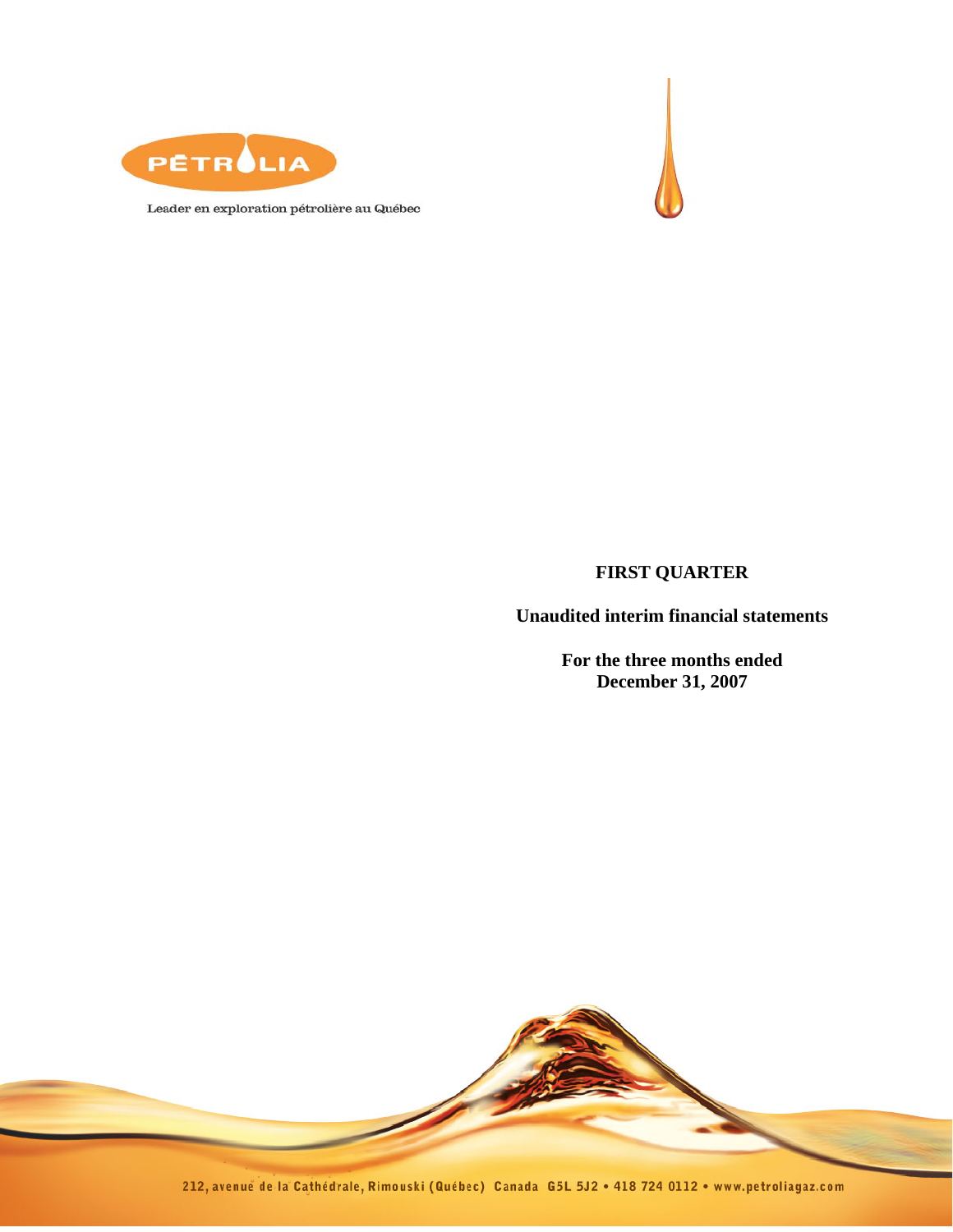

# **UNAUDITED INTERIM FINANCIAL STATEMENTS FOR THE THREE MONTHS ENDED DECEMBER 31, 2007**

#### **Declaration concerning the interim financial statements**

Management has prepared the interim financial statements of Pétrolia Inc., including the balance sheet as at December 31, 2007, as well as the statements of income, shareholders' equity, deferred exploration expenses and cash flows for the three-month period ending on December 31, 2007. No external auditors' firm has examined or verified these interim financial statements.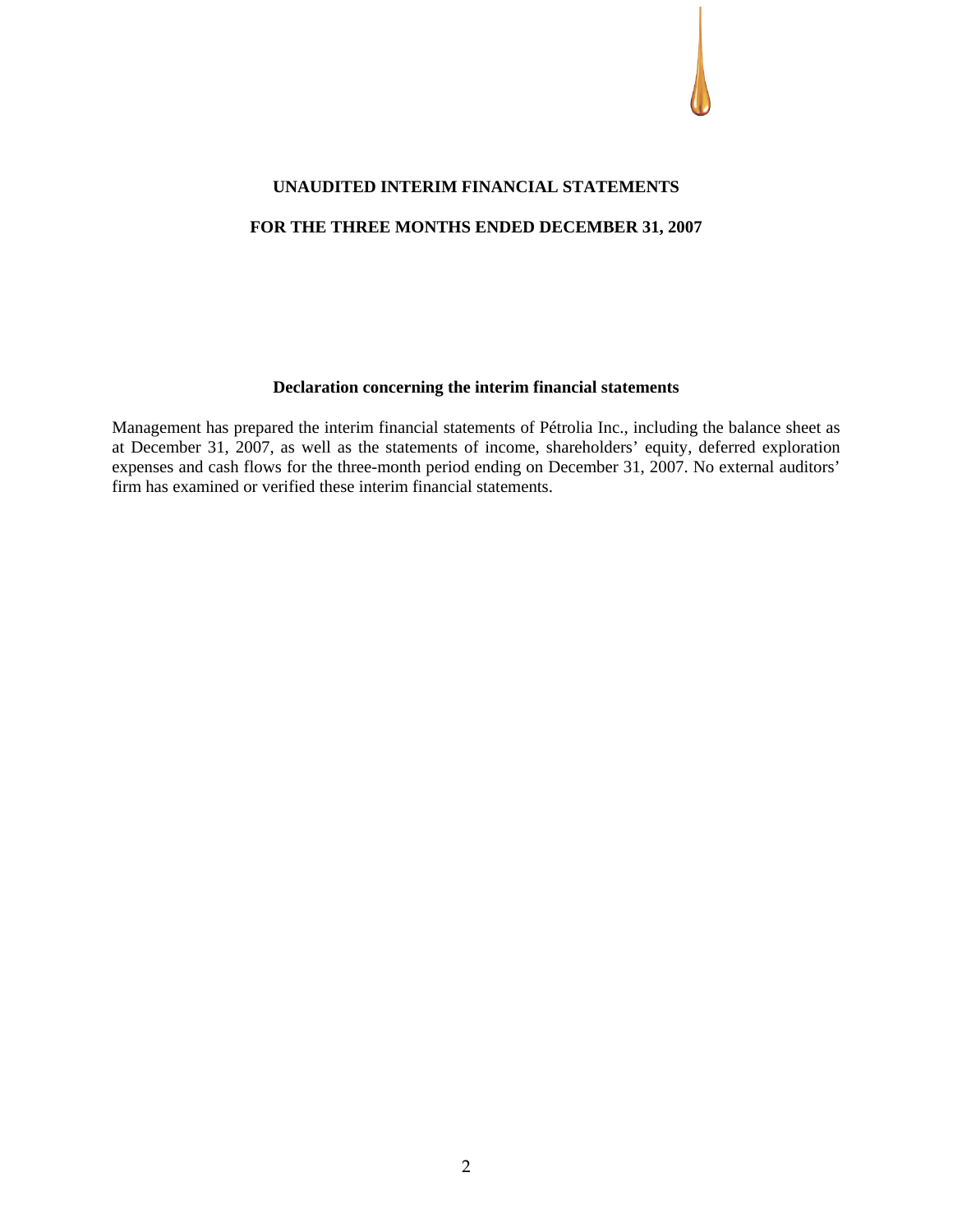

| <b>BALANCE SHEET</b>                                   |                              |                               |  |  |
|--------------------------------------------------------|------------------------------|-------------------------------|--|--|
|                                                        | As at<br>December 31<br>2007 | As at<br>September 30<br>2007 |  |  |
|                                                        | \$                           | \$                            |  |  |
| <b>ASSETS</b>                                          | (unaudited)                  | (audited)                     |  |  |
| <b>Current assets</b>                                  |                              |                               |  |  |
| Cash                                                   | 103,933                      | 48,473                        |  |  |
| Short-term investments                                 | 4,061,096                    | 3,000,000                     |  |  |
| Accounts receivable                                    | 306,396                      | 261,683                       |  |  |
| Prepaid expenses                                       | 26,295                       | 117,763                       |  |  |
|                                                        | 4,497,720                    | 3,427,919                     |  |  |
| <b>Equity investments</b>                              | 675,000                      | 565,000                       |  |  |
| <b>Fixed Assets</b>                                    | 119,238                      | 67,147                        |  |  |
| Oil and Gas properties (Note 3)                        | 1,855,207                    | 1,610,714                     |  |  |
| <b>Deferred exploration expenses</b> (Note 4)          | 7,217,283                    | 7,066,177                     |  |  |
|                                                        | 14,364,448                   | 12,736,957                    |  |  |
| <b>LIABILITIES</b><br><b>Current liabilities</b>       |                              |                               |  |  |
| Accounts payable                                       | 199,060                      | 315,976                       |  |  |
| Long-term debt falling due during the next fiscal year | 20,618                       | 11,694                        |  |  |
|                                                        | 219,678                      | 327,670                       |  |  |
| Long-term debt                                         | 45,500                       | 20,150                        |  |  |
| <b>Future taxes</b>                                    | 1,574,273                    | 1,607,131                     |  |  |
| <b>Deposit on shares to be issued (Note 7)</b>         | 3,000,000                    | 3,000,000                     |  |  |
|                                                        | 4,839,451                    | 4,954,951                     |  |  |
| <b>SHAREHOLDERS' EQUITY</b>                            |                              |                               |  |  |
| Capital stock                                          | 9,462,805                    | 7,728,400                     |  |  |
| Contributed surplus – Stock options                    | 606,892                      | 636,968                       |  |  |
| Contributed surplus – Expired stock options            | 195,946                      | 195,901                       |  |  |
| Deficit                                                | (740, 646)                   | (779, 263)                    |  |  |
|                                                        | 9,524,997                    | 7,782,006                     |  |  |
|                                                        | 14,364,448                   | 12,736,957                    |  |  |

On behalf of the Board

Director Director Director

(signed) *André Proulx* (signed) *Clément Duchesne*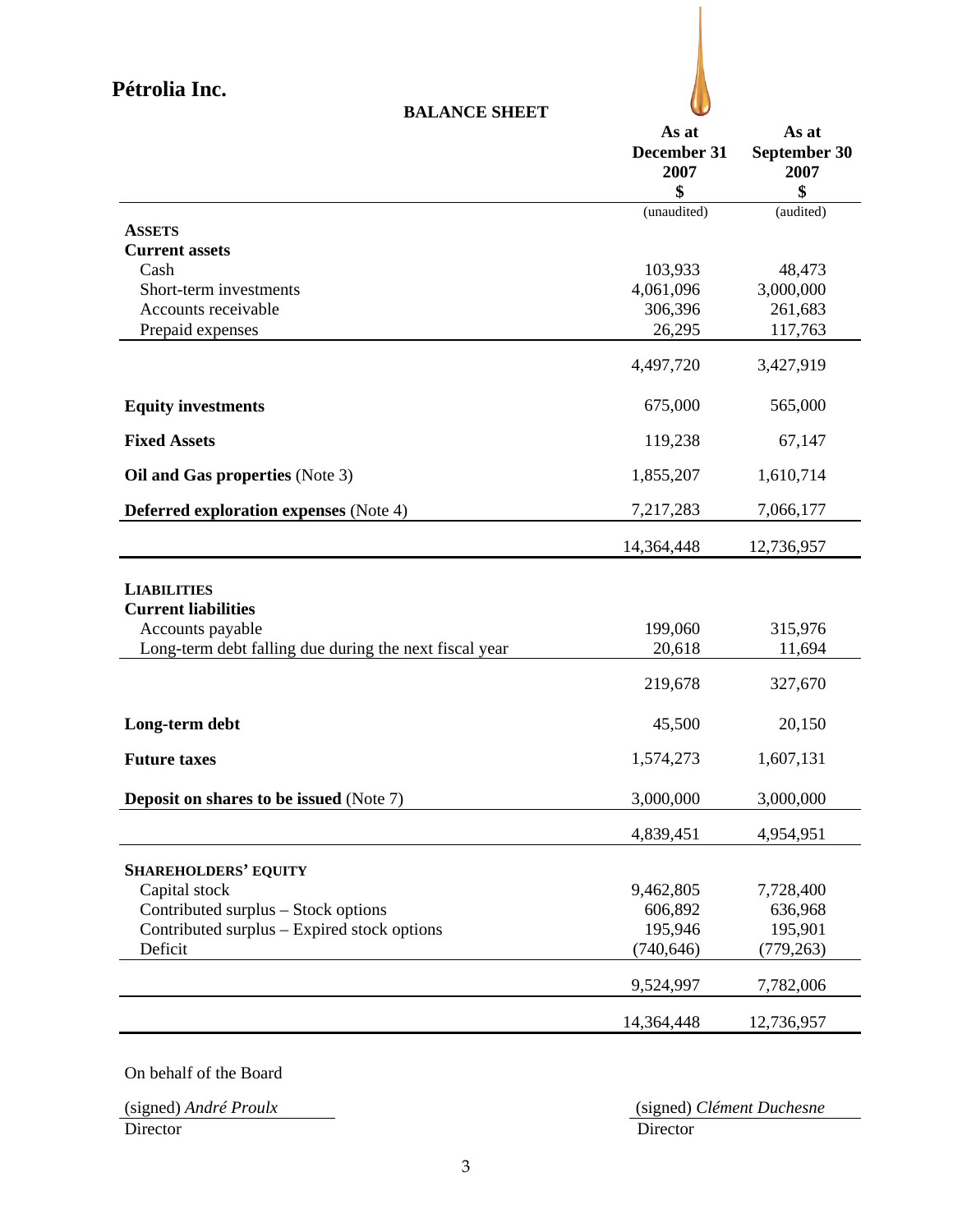

## **STATEMENT OF INCOME Three-month period ended December 31**

|                                                      | 2007<br>\$  | 2006<br>\$  |
|------------------------------------------------------|-------------|-------------|
|                                                      | (unaudited) | (unaudited) |
| <b>REVENUE</b>                                       |             |             |
| Interest income                                      | 39,625      | 22,338      |
| Gain on disposal of rolling stock                    | 3,724       |             |
|                                                      |             |             |
|                                                      | 43,349      | 22,338      |
| <b>GENERAL AND ADMINISTRATIVE EXPENSES</b>           |             |             |
| Officer salaries                                     | 28,750      | 34,417      |
| Salaries and fringe benefits                         | 32,047      | 32,420      |
| Insurance                                            | 9,340       | 10,643      |
| Information for shareholders                         | 14,798      | 3,243       |
| Promotion and entertainment                          | 17,147      | 23,495      |
| Office supplies                                      | 3,765       | 4,674       |
| Governmental fees                                    |             | 10,757      |
| Interests on loan                                    | 341         | 264         |
| Rent                                                 | 12,597      | 8,663       |
| Professional fees                                    | 10,143      | 8,245       |
| Telecommunications                                   | 5,917       | 5,981       |
| Depreciation of fixed assets                         | 6,357       | 5,503       |
| Costs attributable to exploration expenses           | (4,401)     | (32, 387)   |
| Others                                               | 10,789      | 9,069       |
|                                                      | 147,590     | 124,987     |
| <b>NET LOSS BEFORE OTHER ITEM AND INCOME TAXES</b>   | (104, 241)  | (102, 649)  |
| <b>OTHER ITEM</b>                                    |             |             |
| Unrealized gain on financial assets held for trading | 110,000     |             |
|                                                      |             |             |
| EARNING (LOSS) BEFORE INCOME TAXES                   | 5,759       | (102, 649)  |
|                                                      |             |             |
| <b>FUTURE INCOME TAXES</b>                           | 32,858      |             |
| <b>NET EARNING (NET LOSS)</b>                        | 38,617      | (102, 649)  |
| BASIC AND DILUTED NET EARNING (LOSS) PER SHARE       | 0.0013      | (0.0036)    |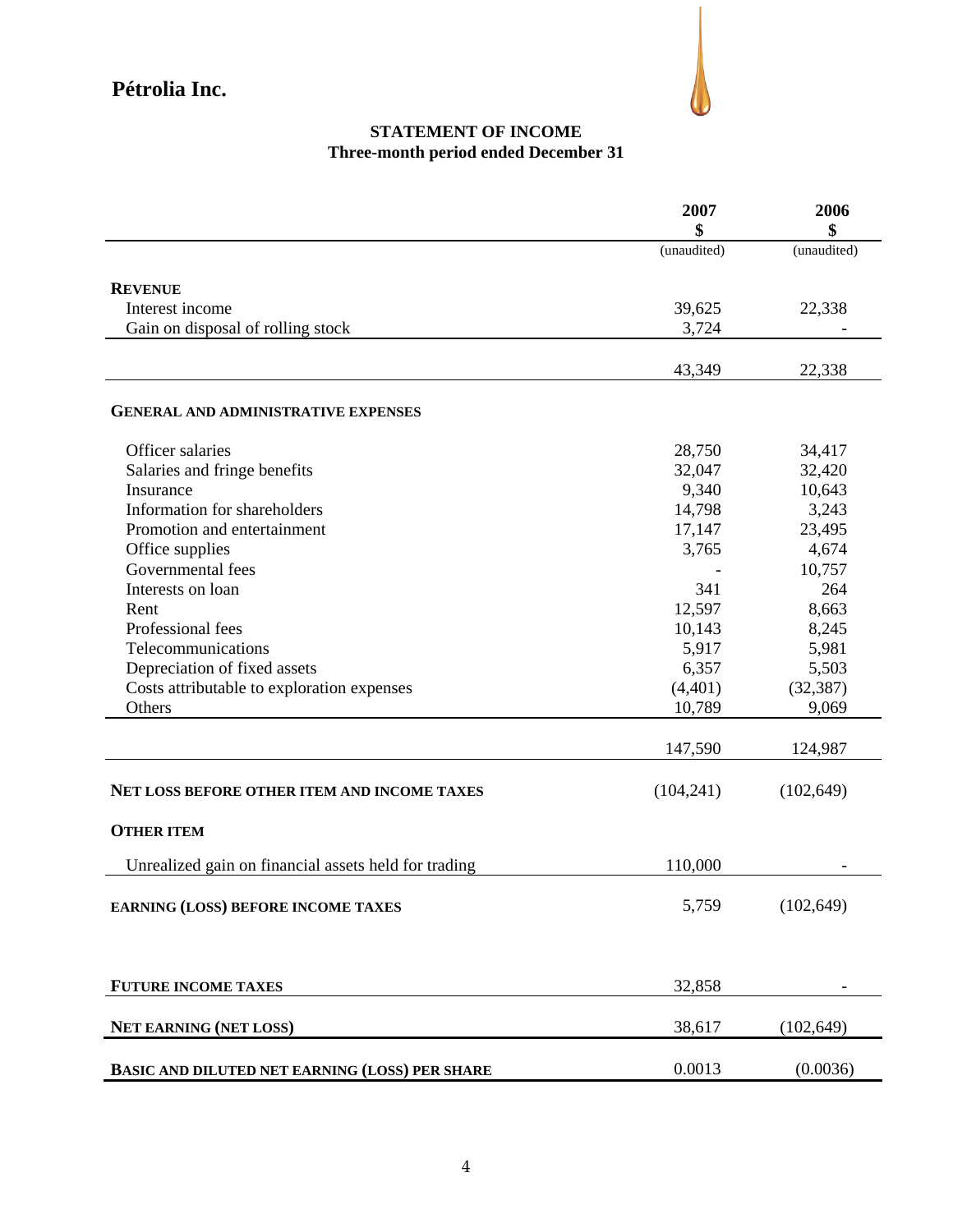

# **STATEMENT OF SHAREHOLDERS' EQUITY**

|                                                         | <b>Capital Stock</b> |            | Contributed                | Contributed                        | <b>Deficit</b>           | <b>Total</b> |
|---------------------------------------------------------|----------------------|------------|----------------------------|------------------------------------|--------------------------|--------------|
|                                                         | <b>Shares</b>        | Amount     | surplus - Stock<br>options | surplus - Expired<br>stock options |                          |              |
|                                                         |                      | \$         | \$                         | \$                                 | \$                       | \$           |
| <b>Audited balance at</b><br>September 30, 2006         | 28,548,649           | 7,379,827  | 450,057                    | 159,596                            | (491, 118)               | 7,498,362    |
| Issued during the year                                  |                      |            |                            |                                    |                          |              |
| Warrants exercised                                      | 104,500              | 61,675     |                            |                                    |                          | 61,675       |
| Broker warrants exercised                               | 555,103              | 292,223    | (81, 284)                  |                                    | $\overline{\phantom{a}}$ | 210,939      |
| <b>Share issuance costs</b>                             |                      | (5,325)    |                            |                                    |                          | (5,325)      |
| <b>Other activities</b>                                 |                      |            |                            |                                    |                          |              |
| Stock-based compensation                                |                      |            | 304,500                    |                                    |                          | 304,500      |
| Expired stock options                                   |                      |            | (27,000)                   | 27,000                             |                          |              |
| Expired broker warrants                                 |                      |            | (9,305)                    | 9,305                              |                          |              |
| Net loss                                                |                      |            |                            | $\overline{\phantom{a}}$           | (288, 145)               | (288, 145)   |
| <b>Audited balance at</b><br>September 30, 2007         | 29,208,252           | 7,728,400  | 636,968                    | 195,901                            | (779, 263)               | 7,782,006    |
| <b>Issued during period</b>                             |                      |            |                            |                                    |                          |              |
| Cash                                                    | 1,750,000            | 1,750,000  |                            |                                    |                          | 1,750,000    |
| Broker warrants exercised                               | 201,802              | 106,716    | (30,031)                   |                                    |                          | 76,685       |
| <b>Share issuance costs</b>                             |                      | (122, 311) |                            |                                    |                          | (122, 311)   |
| <b>Other activities</b>                                 |                      |            |                            |                                    |                          |              |
| Expired broker warrants                                 |                      |            | (45)                       | 45                                 |                          |              |
| Net earnings                                            |                      |            |                            |                                    | 38,617                   | 38,617       |
| <b>Unaudited balance at</b><br><b>December 31, 2007</b> | 31,160,054           | 9,462,805  | 606,892                    | 195,946                            | (740, 646)               | 9,524,997    |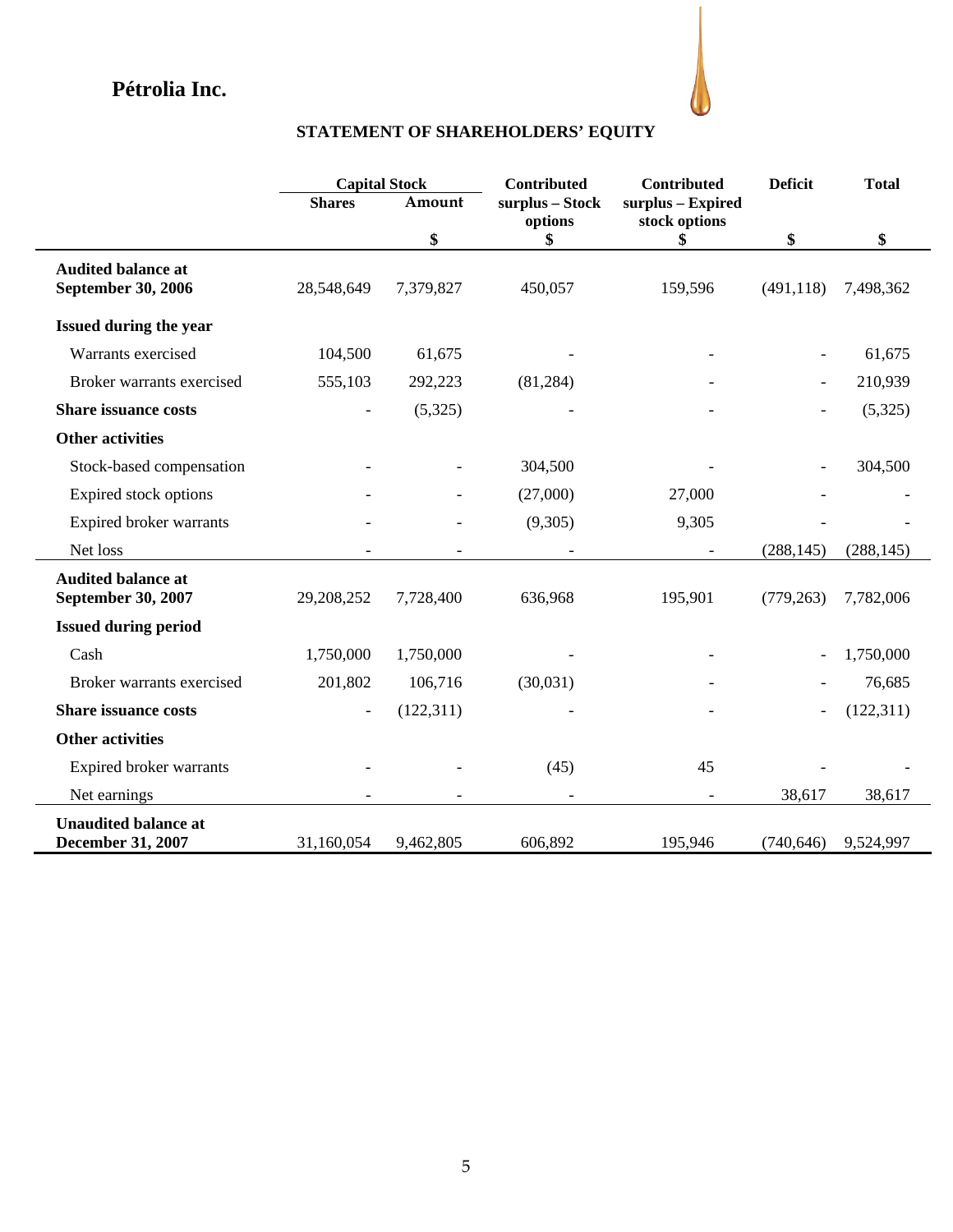

## **STATEMENT OF DEFERRED EXPLORATION EXPENSES Three-month period ended December 31**

|                                         | 2007        | 2006        |
|-----------------------------------------|-------------|-------------|
|                                         | \$          | \$          |
|                                         | (unaudited) | (unaudited) |
| <b>EXPLORATION EXPENSES</b>             |             |             |
|                                         |             |             |
| Analyses                                |             | 74,006      |
| Drilling                                | 38,701      | 43,608      |
| Geology                                 | 95,636      | 95,643      |
| Geophysical surveys                     | 12,368      | 853,862     |
| General exploration expenses            | 4,401       | 32,387      |
| <b>INCREASE IN EXPLORATION EXPENSES</b> |             |             |
| <b>FOR THE PERIOD</b>                   | 151,106     | 1,099,506   |
|                                         |             |             |
|                                         |             |             |
| <b>BALANCE, BEGINNING OF PERIOD</b>     | 7,066,177   | 5,571,563   |
|                                         |             |             |
| <b>BALANCE, END OF PERIOD</b>           | 7,217,283   | 6,671,069   |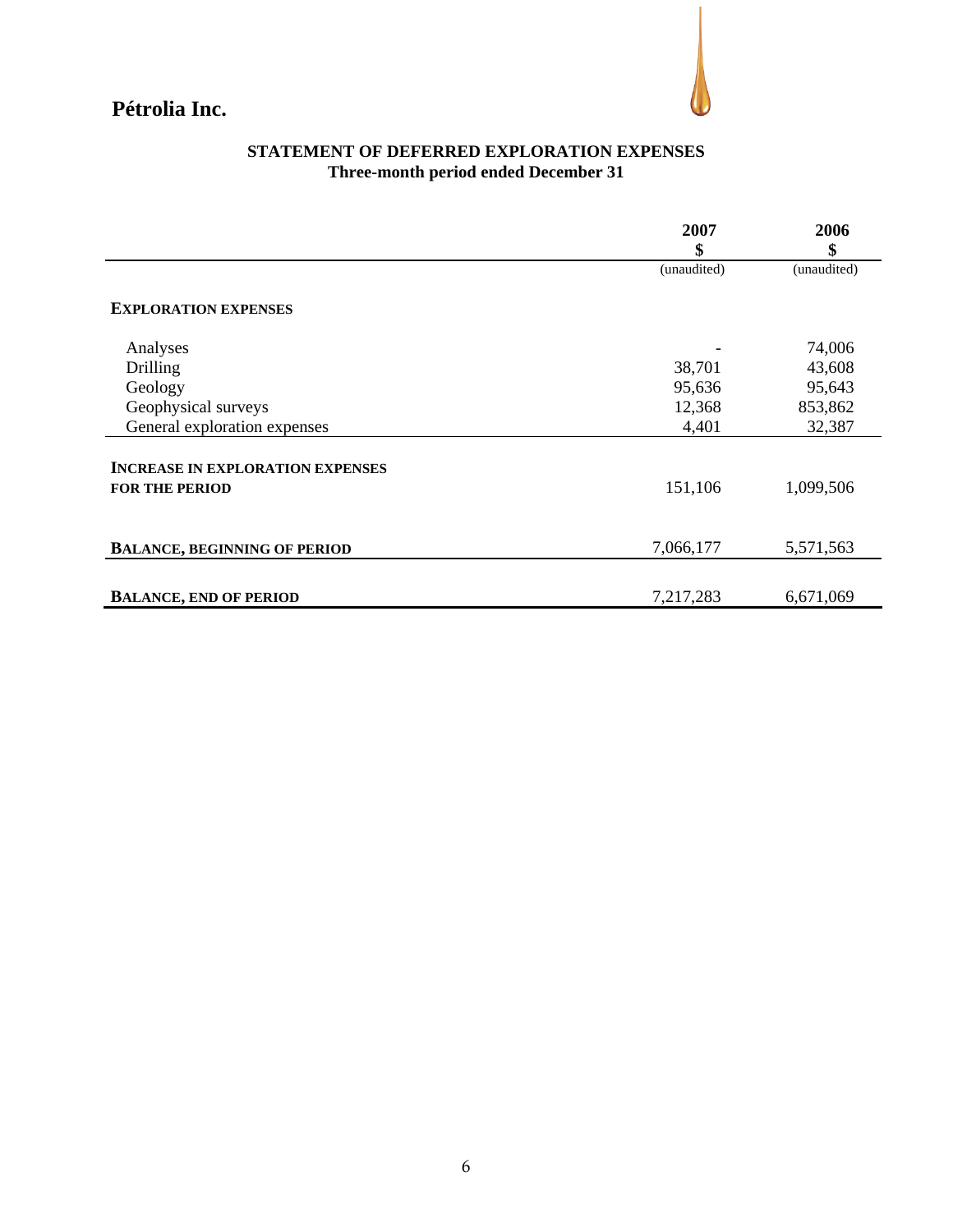

## **STATEMENT OF CASH FLOWS Three-month period ended December 31**

|                                                                     | 2007        | 2006        |
|---------------------------------------------------------------------|-------------|-------------|
|                                                                     |             | \$          |
|                                                                     | (unaudited) | (unaudited) |
| <b>OPERATING ACTIVITIES</b>                                         |             |             |
| Net earnings (net loss)                                             | 38,617      | (102, 649)  |
| Items not affecting cash                                            |             |             |
| Depreciation of fixed assets                                        | 6,357       | 5,503       |
| Future income taxes                                                 | (32, 858)   |             |
| Gain on disposal of rolling stock                                   | (3,724)     |             |
| Unrealized gain on financial assets held for trading                | (110,000)   |             |
|                                                                     |             |             |
|                                                                     | (101,608)   | (97, 146)   |
| Net change in non-cash operating                                    |             |             |
| working capital items                                               | (30,706)    | 103,539     |
|                                                                     | (132, 314)  | 6,393       |
|                                                                     |             |             |
| <b>FINANCING ACTIVITIES</b>                                         |             |             |
| Acquisition of financing                                            | 37,889      |             |
| Repayment of long-term debt                                         | (3,615)     | (2,825)     |
| Capital stock issuance                                              | 1,826,685   | 264,419     |
| Share issuance costs                                                | (122, 311)  | (33, 723)   |
|                                                                     | 1,738,648   | 227,871     |
|                                                                     |             |             |
| <b>INVESTING ACTIVITIES</b>                                         |             |             |
| Disposal of rolling stock                                           | 4,906       |             |
| Acquisition of fixed assets                                         | (59, 630)   | (5,909)     |
| Acquisition of oil and gas properties                               | (244, 493)  |             |
| Increase in deferred exploration expenses                           | (190, 561)  | (405, 494)  |
|                                                                     | (489, 778)  | (411, 403)  |
|                                                                     |             |             |
| <b>INCREASE (DECREASE) IN CASH AND CASH EQUIVALENTS</b>             | 1,116,556   | (177, 139)  |
|                                                                     |             |             |
| CASH AND CASH EQUIVALENTS, BEGINNING OF PERIOD                      | 3,048,473   | 1,883,404   |
| CASH AND CASH EQUIVALENTS, END OF PERIOD                            | 4,165,029   | 1,706,265   |
|                                                                     |             |             |
| CASH AND CASH EQUIVALENTS OF THE COMPANY                            |             |             |
| <b>ARE AS FOLLOWS:</b>                                              |             |             |
| Cash                                                                | 103,933     | 107,696     |
| Bankers' acceptances, bonds, and guaranteed investment certificates | 4,061,096   | 1,598,569   |
|                                                                     |             |             |
|                                                                     | 4,165,029   | 1,706,265   |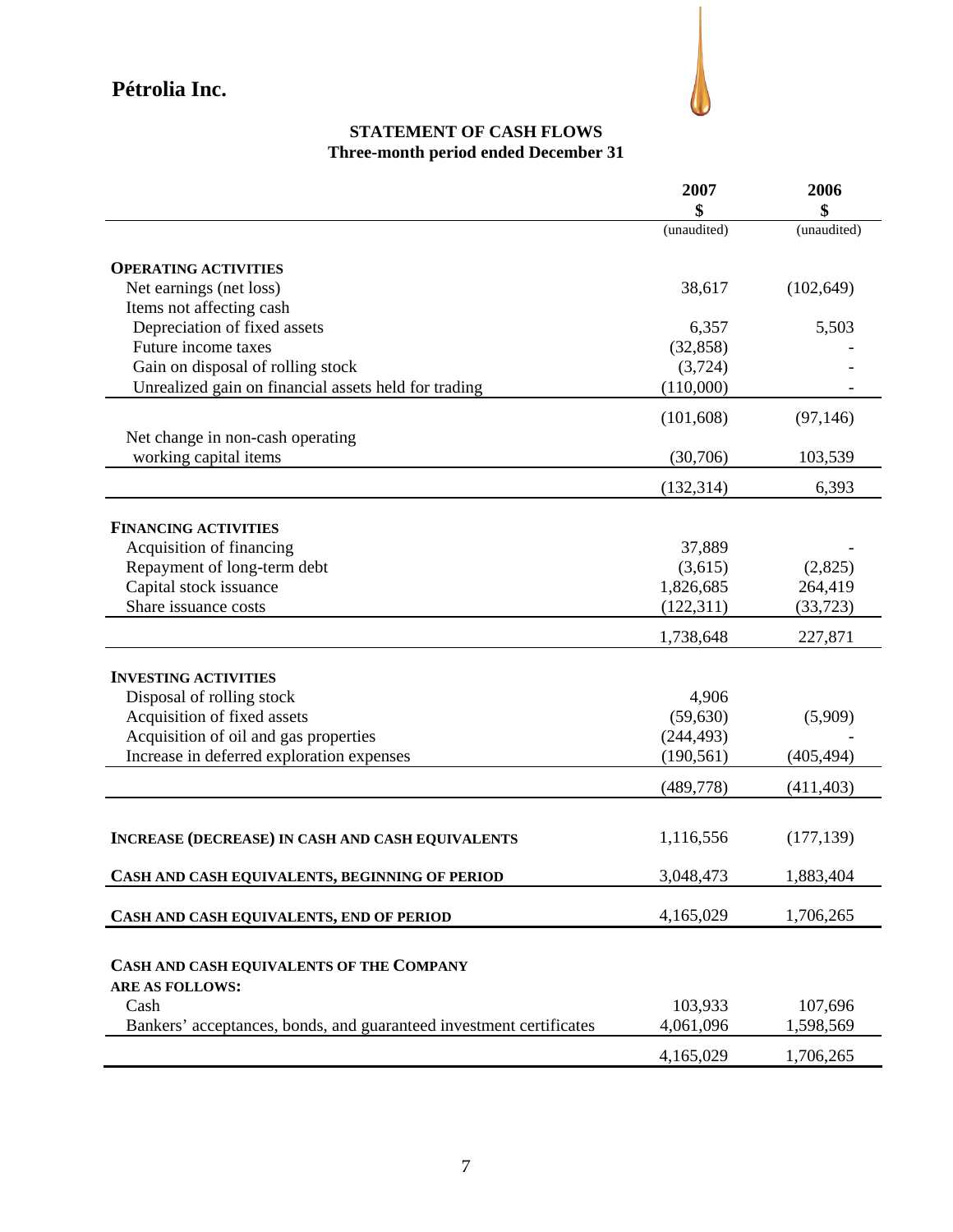

#### **NOTES TO INTERIM FINANCIAL STATEMENTS December 31, 2007**

### **1) INTERIM FINANCIAL INFORMATION**

The financial information as at December 31, 2007, and for the period ending on December 31, 2007, has not been audited. However, in Management's opinion, all the adjustments that are necessary to give a fair presentation of the results for these periods have been included. The adjustments made are of a normal, recurring nature. The interim operating results do not necessarily reflect the expected operating results for the full year.

### **2) SIGNIFICANT ACCOUNTING POLICES**

These unaudited interim financial statements have been prepared in accordance with Canadian generally accepted accounting principles and are based on the same accounting policies and methods as those mentioned in note 2 of the company's annual financial statements as at September 30, 2007, with the exception of recent accounting changes. However, they do not include all of the information that must be provided in an annual financial statement. These interim financial statements should therefore be read in parallel with the Company's most recent audited annual financial statements.

#### **Recent accounting changes**

The Company has adopted the following new standards from the handbook of the Canadian Institute of Chartered Accountants ("CICA"), which apply to interim financial statements for periods beginning on or after October 1, 2007:

Financial instruments - Disclosures

Section 3862, "Financial Instruments – Disclosures". This section describes the required disclosure for evaluating the significance of financial instruments for the entity's financial position and performance as well as the nature and extent of the risks arising from financial instruments to which the entity is exposed and how the entity manages those risks. This section as well as section 3863, "Financial Instruments – Presentation", will replace section 3861, "Financial Instruments – Disclosures".

Financial Instruments – Presentation

Section 3863, "Financial Instruments – Presentation". This section establishes standards for presentation of financial instruments and non-financial derivatives.

### Capital Disclosures

Section 1535, "Capital Disclosures". This section establishes standards for disclosing information about an entity's capital and how it is managed. It describes the disclosure of the entity's objectives, policies and processes for managing capital as well as the quantitative data used to calculate capital. The section seeks to determine whether the entity has complied with capital requirements and, if not, the consequences of such non-compliance.

The additional information required by the adoption of these standards is presented in notes 5 and 6.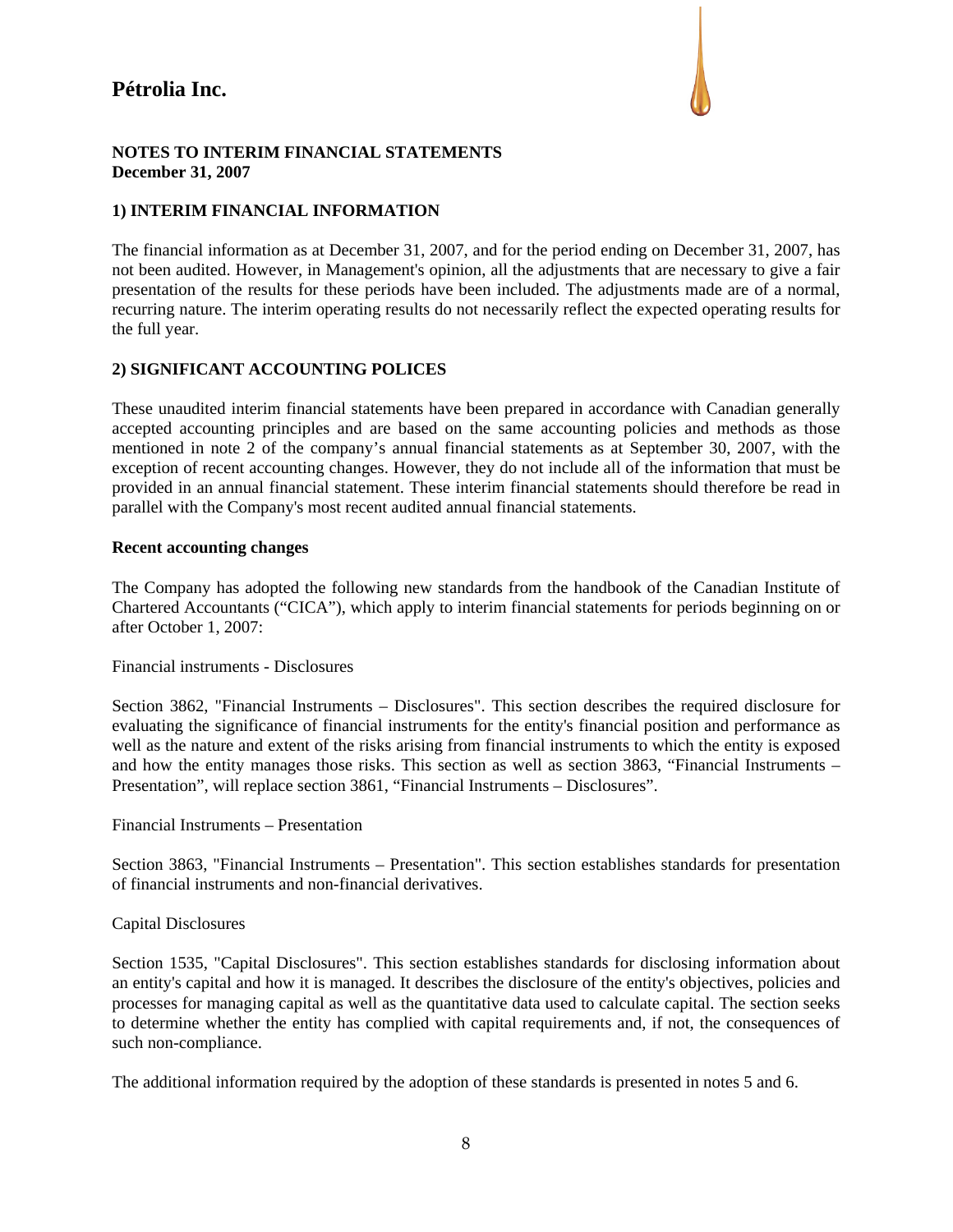

#### **ADDITIONAL NOTES TO INTERIM FINANCIAL STATEMENTS December 31, 2007**

#### **2) SIGNIFICANT ACCOUNTING POLICES**

#### **Future accounting changes**

The CICA modified section 1400, "General Standards of Financial Statement Presentation", which apply for interim periods beginning October 1, 2008, in order to include the criteria for determining and presenting the company's ability to continue as a going concern (going-concern assumption). The adoption of this new chapter will have no significant impact on the financial statements.

#### **3) OIL AND GAS PROPERTIES**

|                      | <b>December 31, 2007</b><br>\$ | <b>September 30, 2007</b> |
|----------------------|--------------------------------|---------------------------|
|                      | (unaudited)                    | (audited)                 |
| <b>Quebec</b>        |                                |                           |
| Edgar                | 10,002                         | 10,002                    |
| Gaspésia             | 188,660                        | 188,660                   |
| Gaspé and Gastonguay | 1,449,446                      | 1,386,107                 |
| Others               | 185,900                        | 4,746                     |
| <b>New Brunswick</b> |                                |                           |
| Dalhousie            | 21,199                         | 21,199                    |
|                      |                                |                           |
|                      | 1,855,207                      | 1,610,714                 |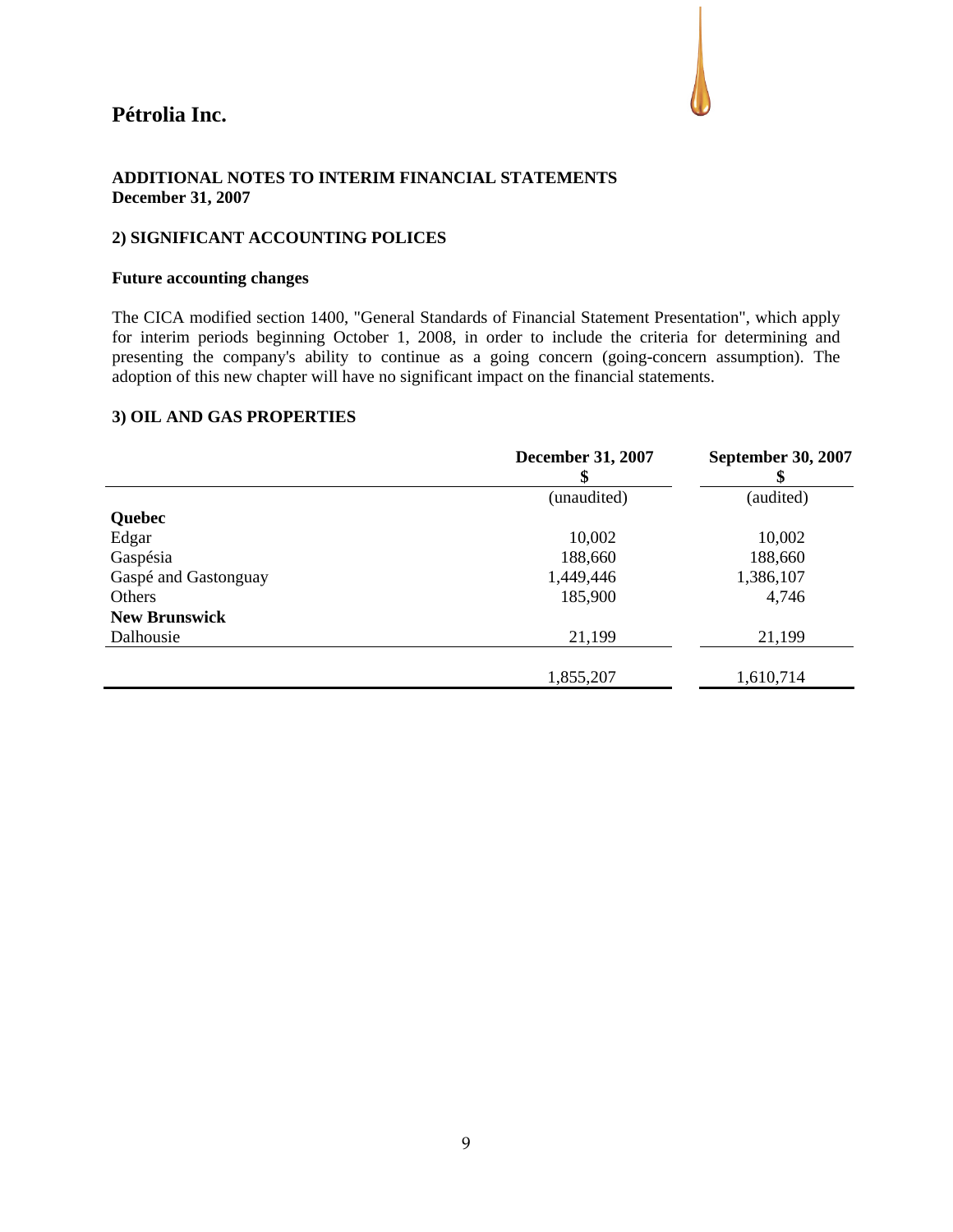

### **ADDITIONAL NOTES TO INTERIM FINANCIAL STATEMENTS December 31, 2007**

## **4) DEFERRED EXPLORATION EXPENSES**

|                         | September 30, 2007              | <b>Additions</b>       | December 31, 2007              |
|-------------------------|---------------------------------|------------------------|--------------------------------|
|                         | \$                              | \$                     | \$                             |
|                         | $\overline{(audited)}$          |                        | (unaudited)                    |
| Quebec                  |                                 |                        |                                |
| Edgar                   | 205,465                         | 5,824                  | 211,289                        |
| Gaspésia                | 2,455,102                       | 31,937                 | 2,487,039                      |
| Gaspé and Gastonguay    | 4,422,106                       | 70,970                 | 4,493,076                      |
| Saint-Simon             | 102,707                         |                        | 102,707                        |
| Others                  | 26,286                          | 26,819                 | 53,105                         |
| <b>New Brunswick</b>    |                                 |                        |                                |
| Dalhousie               | 19,779                          | 15,556                 | 35,335                         |
|                         | 7,231,445                       | 151,106                | 7,382,551                      |
| Less :                  |                                 |                        |                                |
| Exploration subsidies - |                                 |                        |                                |
| Edgar                   | 11,512                          |                        | 11,512                         |
| Gaspésia                | 53,598                          |                        | 53,598                         |
| Gaspé and Gastonguay    | 84,036                          |                        | 84,036                         |
| Dalhousie               | 6,922                           |                        | 6,922                          |
| Others                  | 9,200                           |                        | 9,200                          |
|                         | 165,268                         |                        | 165,268                        |
|                         | 7,066,177                       | 151,106                | 7,217,283                      |
|                         | <b>September 30, 2006</b><br>\$ | <b>Additions</b><br>\$ | <b>December 31, 2006</b><br>\$ |
|                         | (audited)                       |                        | (unaudited)                    |
| Quebec                  |                                 |                        |                                |
| Edgar                   | 2,196                           | 158,228                | 160,424                        |
| Gaspésia                | 1,469,658                       | 875,762                | 2,345,420                      |
| Gaspé and Gastonguay    | 4,029,616                       | 65,373                 | 4,094,989                      |
| Saint-Simon             | 102,564                         | 143                    | 102,707                        |
|                         | 5,604,034                       | 1,099,506              | 6,703,540                      |
| Less:                   |                                 |                        |                                |
| Exploration subsidies - |                                 |                        |                                |
| Gaspésia                | 32,471                          |                        | 32,471                         |
|                         | 5,571,563                       | 1,099,506              | 6,671,069                      |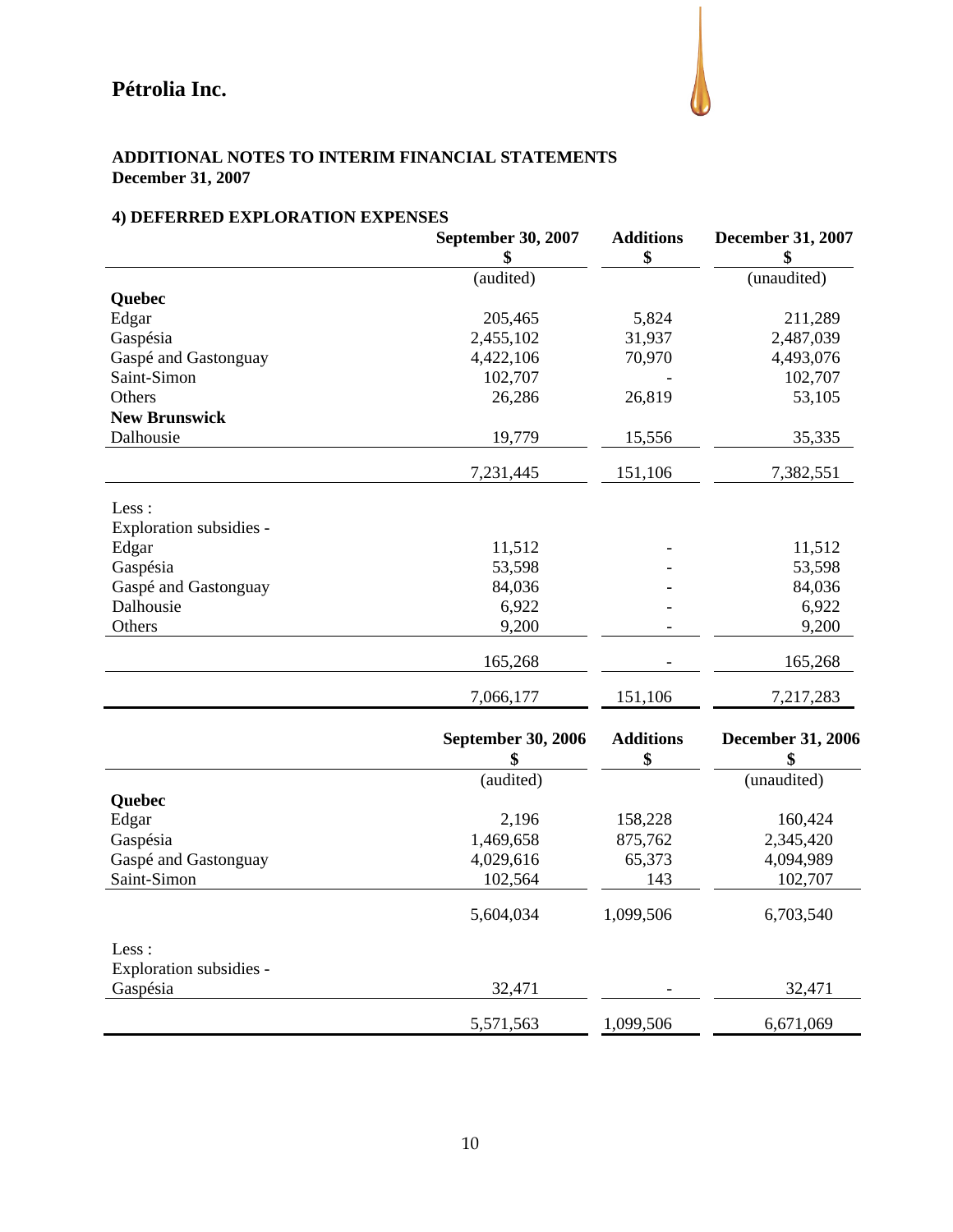

### **ADDITIONAL NOTES TO INTERIM FINANCIAL STATEMENTS December 31, 2007**

#### **5) FINANCIAL INSTRUMENTS**

#### **Risk management policy**

The Company's financial assets and liabilities expose it to various risks. The following analysis provides an assessment of the risks as at December 31, 2007, the date of the balance sheet.

#### **Credit risk**

The financial instruments that could subject the Company to a credit risk are mainly comprised of cash and cash equivalents and accounts receivable. The cash and cash equivalents are held or issued by toprated financial institutions. Management therefore feels that the risk of non-execution with these instruments is very minimal.

#### **Liquidity risk**

Liquidity risks are the risks that the Company would be unable to cope with its financial obligations at the required times or could only do so at excessive cost. The Company finances its growth through the issuance of shares. One of management's main financial objectives is to maintain an optimal level of liquidities by actively managing the exploration work to be performed. Considering the liquid resources at the Company's disposal, management feels that the liquidity risks to which the Company is exposed are low.

#### **Interest rate risk**

The Company's exposure to interest rate risk is summarized as follows:

| Cash and cash equivalents                       | No interest and fixed interest rate |
|-------------------------------------------------|-------------------------------------|
| Accounts receivable                             | No interest                         |
| Excess of outstanding cheques over bank balance | No interest                         |
| Accounts payable and expenses                   | No interest                         |
| Long-term debt                                  | Fixed rates of $2.5\%$ and $4.7\%$  |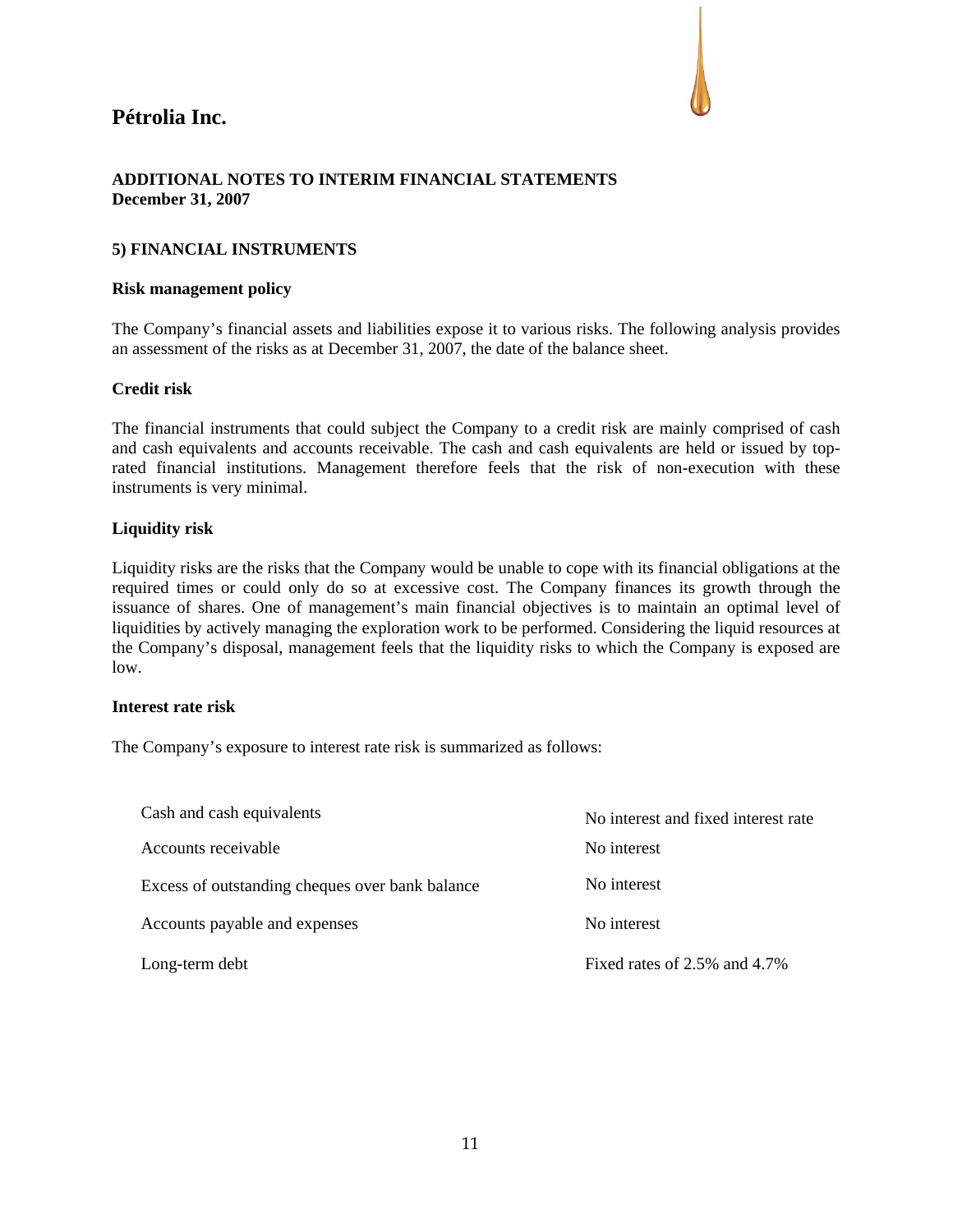

#### **ADDITIONAL NOTES TO INTERIM FINANCIAL STATEMENTS December 31, 2007**

### **5) FINANCIAL INSTRUMENTS (CONTINUED)**

#### **Market risk**

Market risk is the risk that the fair value of the investment held for trading would fluctuate due to market price variations. Market risk includes three types of risk: exchange risk, interest rate risk, and other price risk.

#### **6) INFORMATION REGARDING CAPITAL**

In its capital management operations, the Company's objectives are to:

- Maintain financial flexibility in order to preserve its capacity to meet its financial commitments, including its potential obligations resulting from additional acquisitions
- Maintain a capital structure allowing the Company to encourage the financing of a its growth strategy
- Optimize the use of its capital in order to offer its shareholders a good return on their investment

The Company defines its capital as follows:

- Equity capital
- Long-term debt, including the short-term portion
- Cash and cash equivalents

The Company's financial strategy is developed and adapted based on market conditions in order to maintain a flexible capital structure in compliance with the aforementioned objectives and to respond to the characteristics of the risks linked to the underlying assets. In order to maintain its capital structure, the Company, being in its early stages, is required to issue new shares.

During the quarter, the Company followed the same strategy as during the corresponding quarter of the prior fiscal year.

The Company is currently meeting all of its financial commitments.